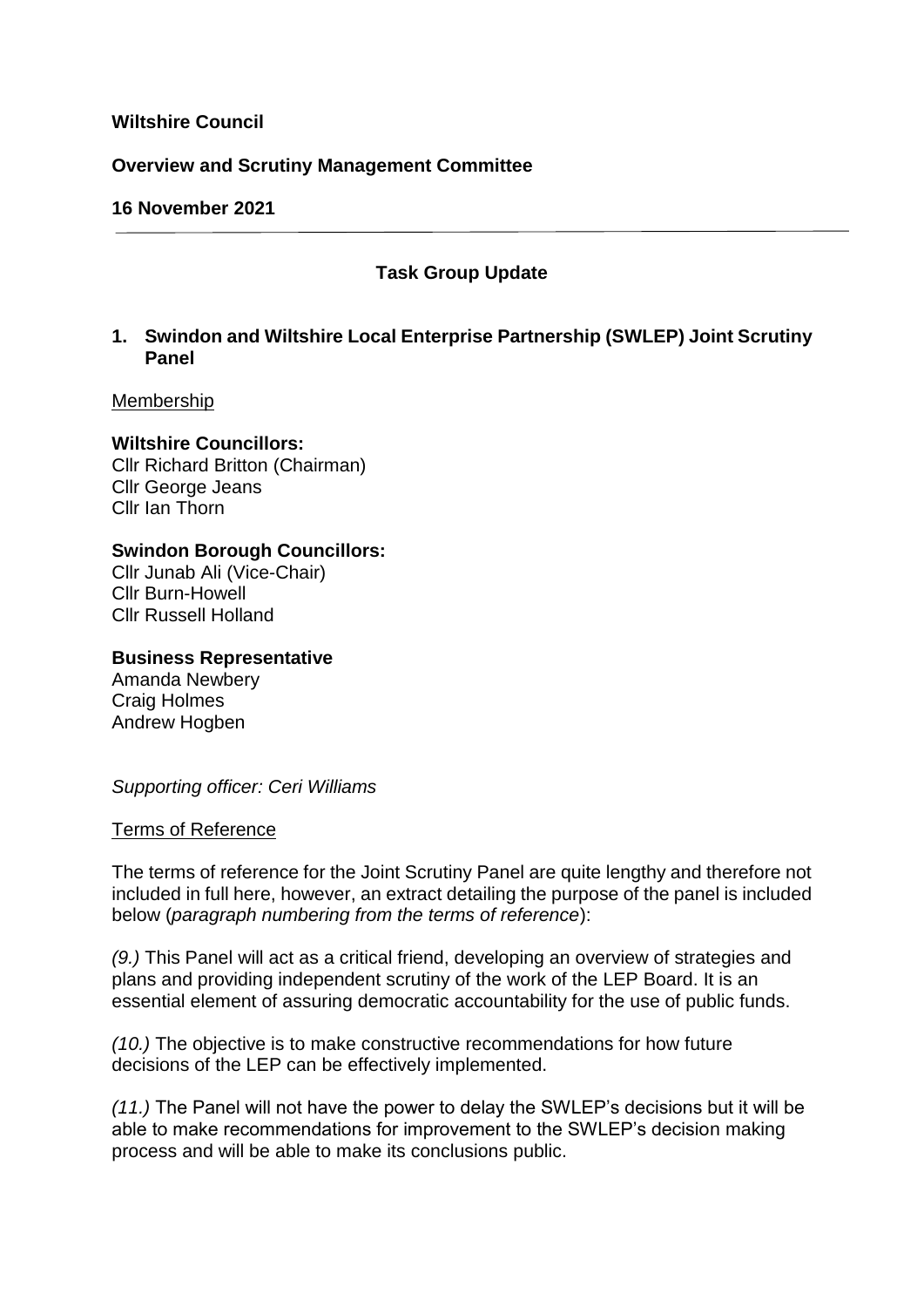## Recent activity

- The SWLEP panel met on the 21 October. The focus of the meeting was to consider the Business Cyber Centre (BCC) proposals.
- The panel was introduced to the BCC Business Development Manager for the LEP, who provided a programme update. The lease for the centre, based in Greenway Park, Chippenham had been signed in late September 2021. Refurbishment works had already commenced and there was confidence that all of the £3.7m would be contracted by 31 March 2022 (rather than fully spent). As far as possible the tender had been localised, with two firms from the south west successfully winning the tender.
- During questions it was confirmed that the public investment would be protected if LEPs were dissolved (there is currently a government review of LEPs taking place). Creating a cyber cluster with exposure to the MOD was expected to be an enabler for growth as the MOD was compelled to spend 25% of budget on small/medium sized enterprises. The viability of the project was explored, and it was confirmed that it did not need to be 100% occupied to break even, although cashflow forecasts were withheld from the Panel. The panel was reminded that this was the only example of a LEP leading this type of project i.e., it was being led by SWLEP Ltd.
- The Panel was supportive of the proposals relating to the BCC, but felt it difficult to fully endorse as cashflow information had been withheld because of commercial sensitivity felt by SWLEP Ltd.

# **2. Evolve Programme Task Group**

*Supporting officer: Ceri Williams*

# Purpose

The Overview and Scrutiny Management Committee (OSMC) is asked to approve the establishment of a new task group to consider the council's Evolve programme.

### **Background**

The Evolve programme will involve the procurement and implementation of a new Cloud-based Enterprise Resource Planning (ERP) system for the council. The programme will impact on the work of all staff at the council in respect of HR, finance, procurement and payroll processes. It will look to modernise technology and standardise business processes, improving efficiencies for core activities that are undertaken across the council, supporting their adoption through a comprehensive in-house business change and training effort, and will deliver improved data, insights and reporting capabilities.

# Terms of Reference (TOR)